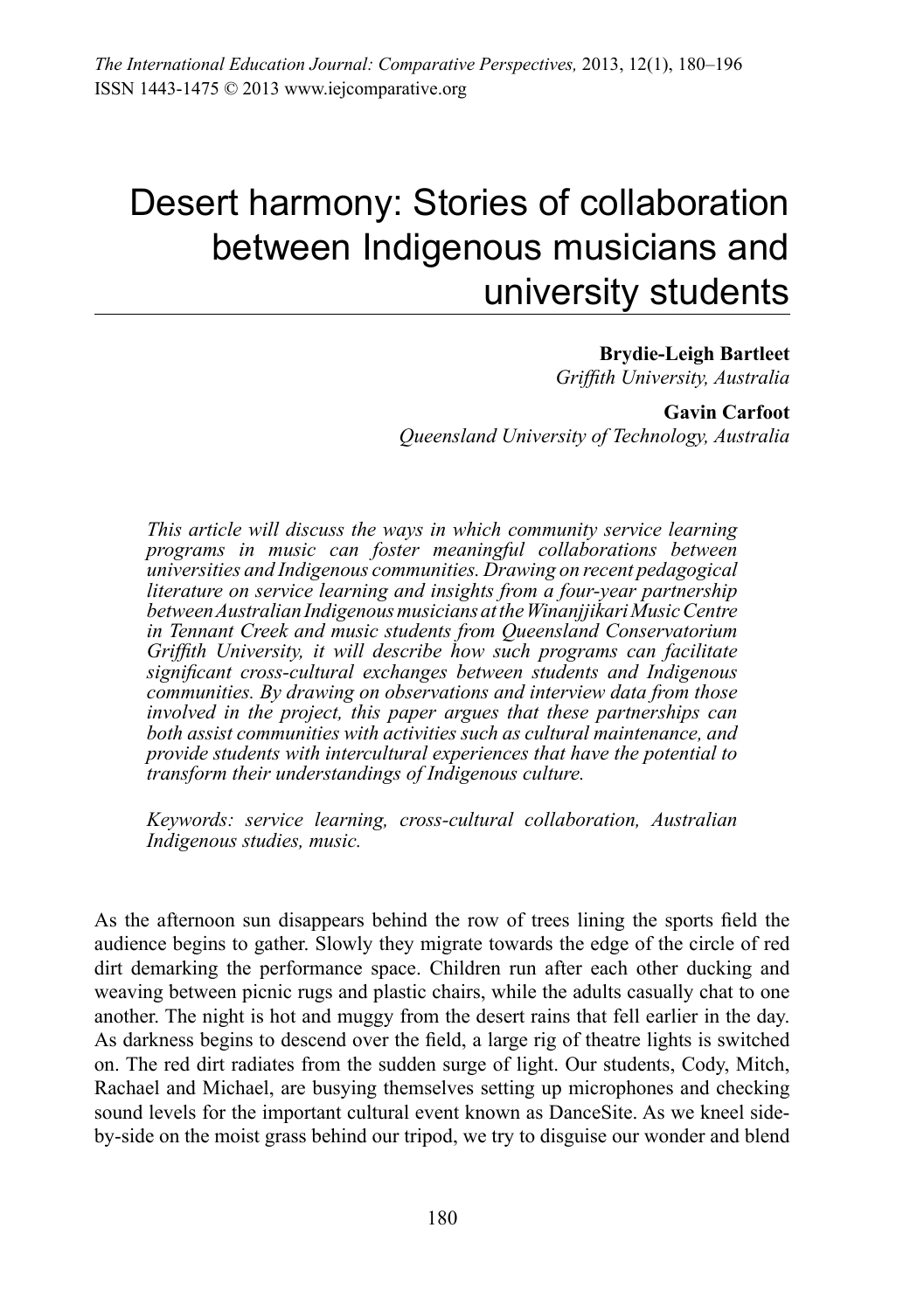in with the crowd, but it is impossible. Our white skin glows like a beacon next to the sea of Indigenous faces surrounding us.<sup>1</sup>

Warumungu Elder Mrs Judy Nakkamarra Nixon announces that the performance is about to commence. A respectful hush descends upon the crowd of thousands. She welcomes everyone to Central Australia and acknowledges the custodians of this sacred land, both past and present. When she finishes speaking all eyes turn towards the large canvas rigged up to the change rooms. A handful of men appear through the opening and silently walk to the centre of the circle. They wait for a group of Elders to take their place on a small stage facing them. Cody and Mitch silently adjust the microphones to reach the Elders' lips. Clapping sticks begin and the Elders start singing in descending melodic lines. The dancers stamp their feet, travelling forward and backward through clouds of red dirt. The white ochre paint on their bodies makes them look like moving canvasses against the night sky. We soon notice the sweet smell of eucalyptus wafting through the air from the gum leaves tied to the men's ankles. As the dancing finishes the Elders banter and tell the dancers what they did wrong. During this brief reprieve, we both adjust our camera lens angle and scan the audience for anyone we might know. We notice J.  $D^2$ , a local musician we have been working with, looking at us. We smile. He nods his head and points to the dancers mouthing, "not bad, huh?"

We quickly realize that what we are witnessing is a privilege few get to experience in a lifetime. Our senses are awash with each sight, sound, smell and texture. Every art form is evoked in a way we could only dream about before tonight. As our students work on the sound and lighting and carefully adjust the equipment to meet the needs of each group of Elders on stage, we see them drinking in everything this performance has to teach them. As we watch these interactions unfold, it occurs to us how unusual this situation is. University courses rarely venture beyond the walls of their institutions like this, and consequently students and Indigenous musicians are seldom given the opportunity to build meaningful relationships with one another.

This performance was the culmination of a two-week community service learning project with students from Griffith University and Indigenous artists in Tennant Creek in 2010. The service learning project was timed to coincide with the Desert Harmony Festival and involved the students collaborating with Indigenous artists on a diverse range of projects, including the major traditional dance event that featured dancers and singers from around the Northern Territory that we have just described, along with the Mandinka Sound performance and workshop, the Birds of Tennant Creek drama production, and a festival showcase of local bands from the Barkly Region. The 2010 service learning project built on a similar project that we ran in

In this paper we tend to use the term 'Indigenous' to refer to the members of many cultural groups who have been involved with this project (including both Australian Aboriginal and Torres Strait Islander peoples), although the term 'Aboriginal' refers more specifically to our collaborators from the Barkly Tablelands region in Central Australia, who use this term themselves along with everyday terms such as 'Blackfella' and 'Whitefella', to describe broad aspects of Indigenous and non-Indigenous life and culture.

<sup>2</sup> This Elder has recently passed away, so his initials have been used throughout the paper as a sign of respect.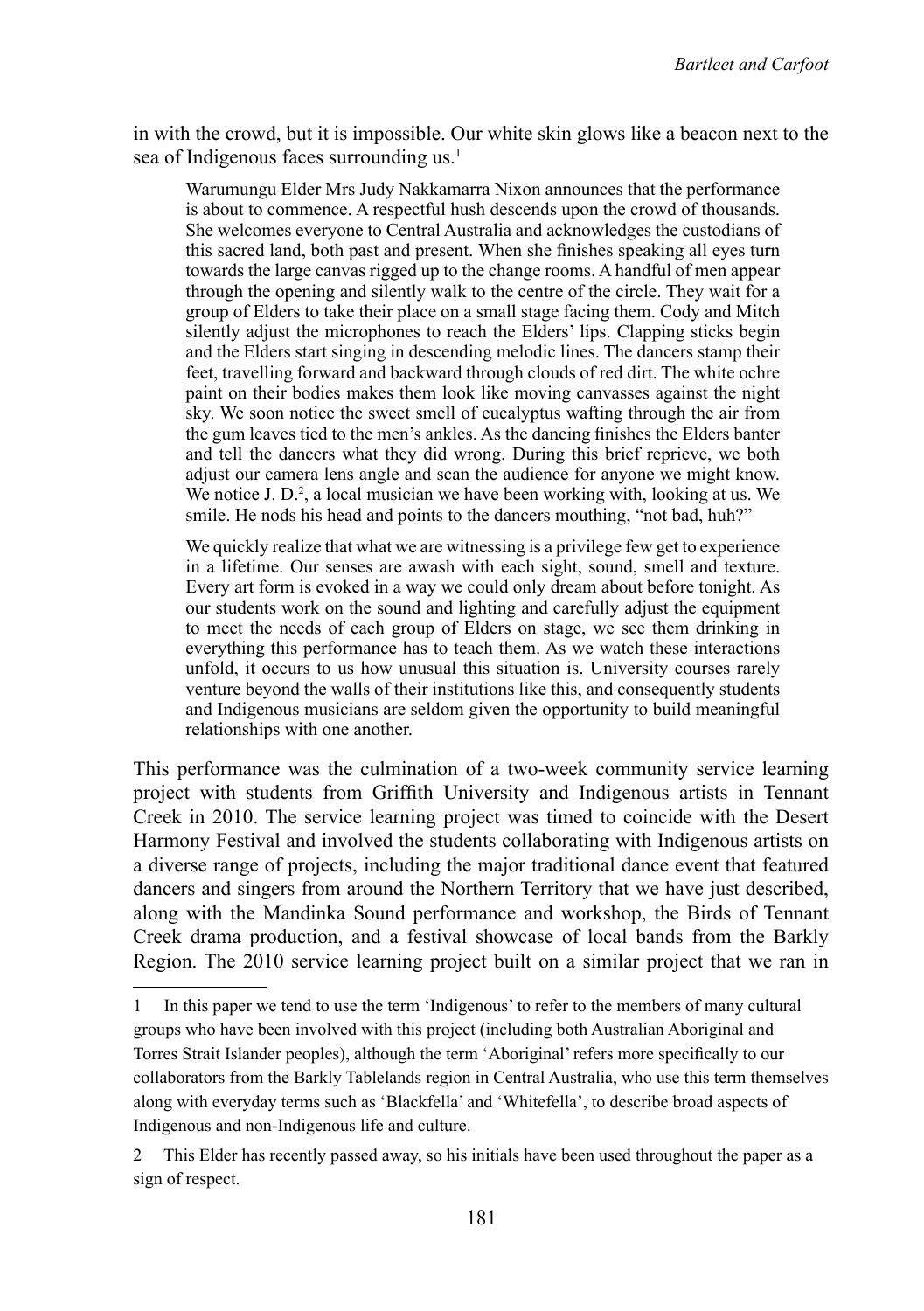2009, where the students collaborated on a range of recording projects with local Indigenous musicians at the Winanjjikari Music Centre, and assisted in the setup of a new recording and rehearsal space at Drover's Hall. The students were also involved in songwriting sessions with a local Indigenous woman Lynette Lewis, who worked for the Melbourne-based organisation The Song Room. In 2011, we returned with a new group of students who participated in cross-cultural training classes at the Papulu Apparr-Kari Language Centre and worked alongside the Winanjjikari musicians in performance, songwriting and recording projects. The 2012 student participants assisted extensively with the Desert Harmony Festival, and participated in music recording projects and performances with Warren H. Williams, Frank Yamma and members of the Music Centre.

A certain kind of perspective comes from running this program across four years, as described above. No two years are exactly the same due to the fact that the community is situated within dynamic and changing contexts, and the students bring with them a diverse range of skills, personalities and prior experiences. As facilitators, we have been able to observe a number of factors that define each trip as unique and sometimes unpredictable. Perhaps the most pertinent of these has been timing: specifically, whether the service learning project is timed to coincide with the Desert Harmony Festival or not. During 'Festival time,' students have often engaged in complex negotiations with non-Indigenous community members, as they go about their work assisting with Festival events. At times this has resulted in students being confronted by existing tensions between the non-Indigenous community of professional arts workers and volunteers. This initial feeling has usually been countered by an eventual sense of elation and intense enjoyment as they are presented with increasing opportunities for musical collaboration with local Indigenous musicians towards the end of the Festival. In contrast, 'non-Festival time' has been defined more by the day-by-day intercultural negotiations between students and the members of the Winanjjikari Music Centre. Whilst students may not always experience major highlights like the DanceSite event referred to in the narrative above, in non-Festival times the students have been able to spend more time focussed on intercultural relationship building through collaborative jamming, songwriting and recording activities.

In order to encourage the students to be observant and self-reflexive during all of these rich experiences, we gave them field diaries to record the events of their days and their thoughts, feelings and interpretations of what was going on. We were also keen to allow them to report about the process in a way that was creative, personal, visual, and musical, and thus gave them video cameras to create a digital story of their experiences. When they returned to Brisbane we had a screening of their digital stories so they could share the lessons they learnt with university staff, their peers, family and friends. To monitor how the students were responding to the experience, we also interviewed them individually during the trip. We also interviewed staff from Winanjjikari, as well as other Indigenous community members the students had worked with, to find out what impact the project had on the community.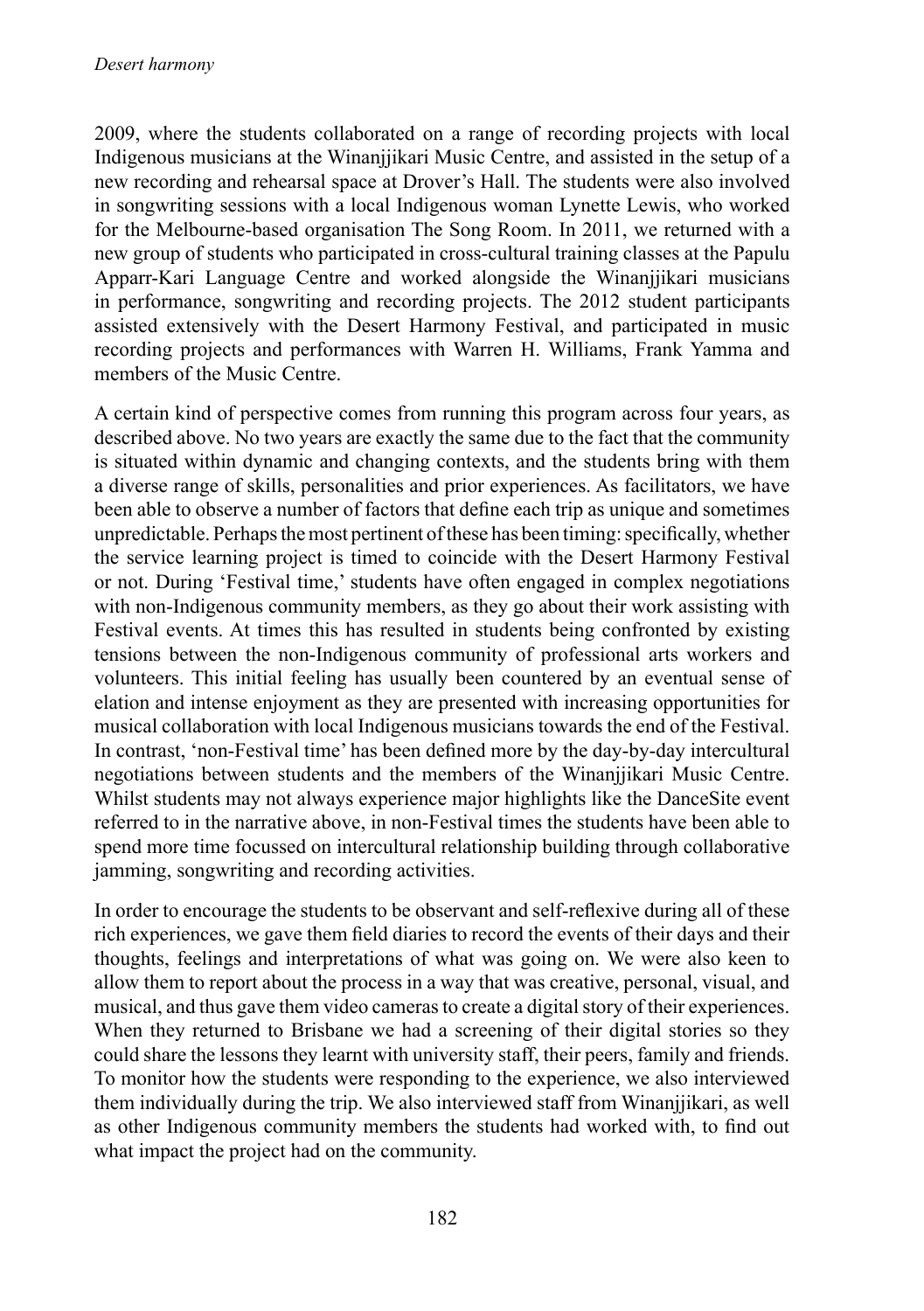In this paper, we draw on insights from this material from the past four years, as well as ideas from service learning, cross-cultural collaborations and Indigenous studies, in addition to our own co-constructed narratives, to weave a story about what was learnt during these trips to Tennant Creek. While each of the narratives that emerged in this material uniquely reflected the creative voice of each storyteller and their own personal reactions to experiences and events, there were a number of common themes that have emerged during our analysis of the material. These themes seem to echo those found in the literature on service learning and cross-cultural collaborations with Indigenous artists. Some of these themes are touched on briefly in this article, and centre on the ways in which such programs can facilitate significant intercultural exchanges between students and Indigenous communities, assist communities with activities such as cultural maintenance, and provide students with creative and cultural experiences that have the potential to transform their understandings of Indigenous culture.



**Figure 1. Conservatorium students and Winanjjikari Music Centre Musicians (2009)**

# **A brief background to The Project**

This project builds on a growing national awareness of the need for better intercultural relations between Indigenous and non-Indigenous Australians, and the role that higher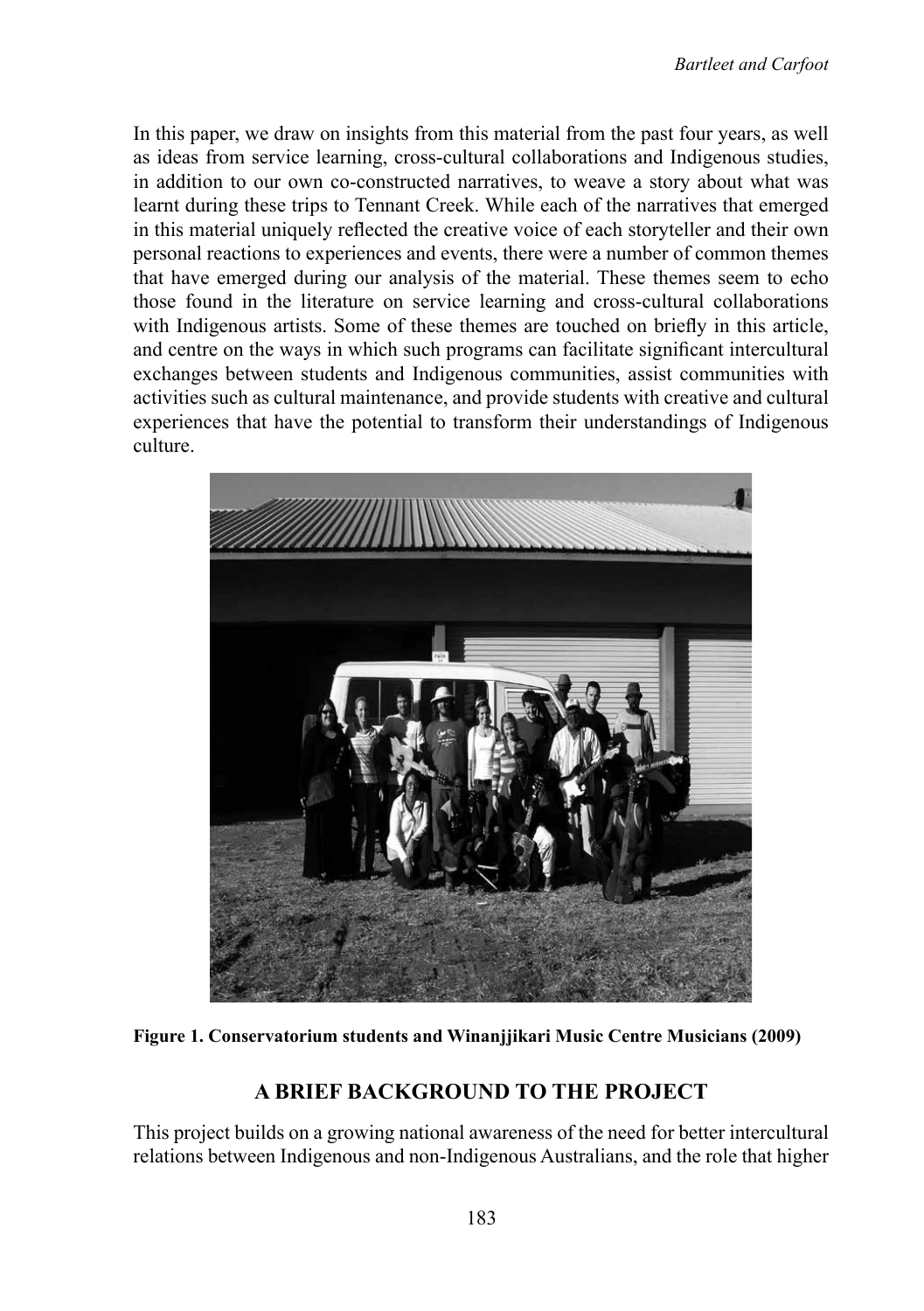education and communities can play in improving this situation. In his 2008 national apology to the Stolen Generations, PM Kevin Rudd spoke about the need to build "a bridge between Indigenous and non-Indigenous Australians—a bridge based on a real respect rather than a thinly veiled contempt" (Rudd, 2008, p.3). "Our challenge for the future," suggested Rudd, "is to now cross that bridge and, in so doing, to embrace a new partnership between Indigenous and non-Indigenous Australians" (Rudd, 2008, p.3). Likewise, Australian higher education institutions are beginning to recognise the need to "systemically embed Indigenous perspectives in curriculum and acknowledge the scholarly contributions of Indigenous communities in developing a culturally ethical framework to underpin research and learning" (NIHEN, 2009). This is reflected in various institutional policy documents, such as those of Griffith University which state that the University is "committed to the creation of a curriculum that is informed by and respects the knowledge systems of our first peoples—Aboriginal and Torres Strait Islanders" (Griffith University, 2011). Griffith's commitment to the "inclusion of Aboriginal and Torres Strait Islander curricula follows an increasing national awareness of the need to incorporate such content into relevant areas of study and the complex and innovative ways in which Universities are approaching this task" (Griffith University, 2006, p.2).

Despite the endorsement of policies related to the inclusion of Indigenous knowledges and content across Australian universities, within many disciplines such as music, the incorporation of these Indigenous perspectives is still minimal. While some educators have brought Indigenous artists into performing arts classrooms (see, for example, Bartleet, 2010, 2011; Mackinlay, 2005), in many cases the inclusion of Indigenous curriculum content is presented in a somewhat tokenistic and abstract manner, removed from the lived experience of Indigenous culture (Newsome, 1999). Such an approach is highly problematic in music education for a number of complex reasons. As Mackinlay & Dunbar-Hall (2003, pp. 38-39) explain: "The teaching of Aboriginal and Torres Strait Islander musics in sectors of Australian music education is not the simple task of inclusion that government directives, syllabus expectations and ideological agendas can imply […]. To teach Indigenous musics is also to teach the historical, social and political contexts in which they exist, to raise debates over the efficacy of the pedagogic act, and to uncover the dialectic and musical tensions that surround it." These significant cultural, political, and pedagogical tensions are a common concern for those responsible for delivering music curricula to the large number of undergraduate students in Australia (Dunbar-Hall, 2002). This situation presents a pressing need for new strategies and approaches to the inclusion of Indigenous content in tertiary curricula, in particular focussing on strategies that are built on respectful and culturally appropriate interactions with Indigenous communities.

The service learning approach utilised in this project specifically addresses this need for innovative and more effective pedagogical approaches to the inclusion of Indigenous content in higher education. Service learning can be defined as a teaching and learning strategy that integrates community service with instruction and reflection to enrich the learning experience, teach intercultural awareness, and strengthen communities.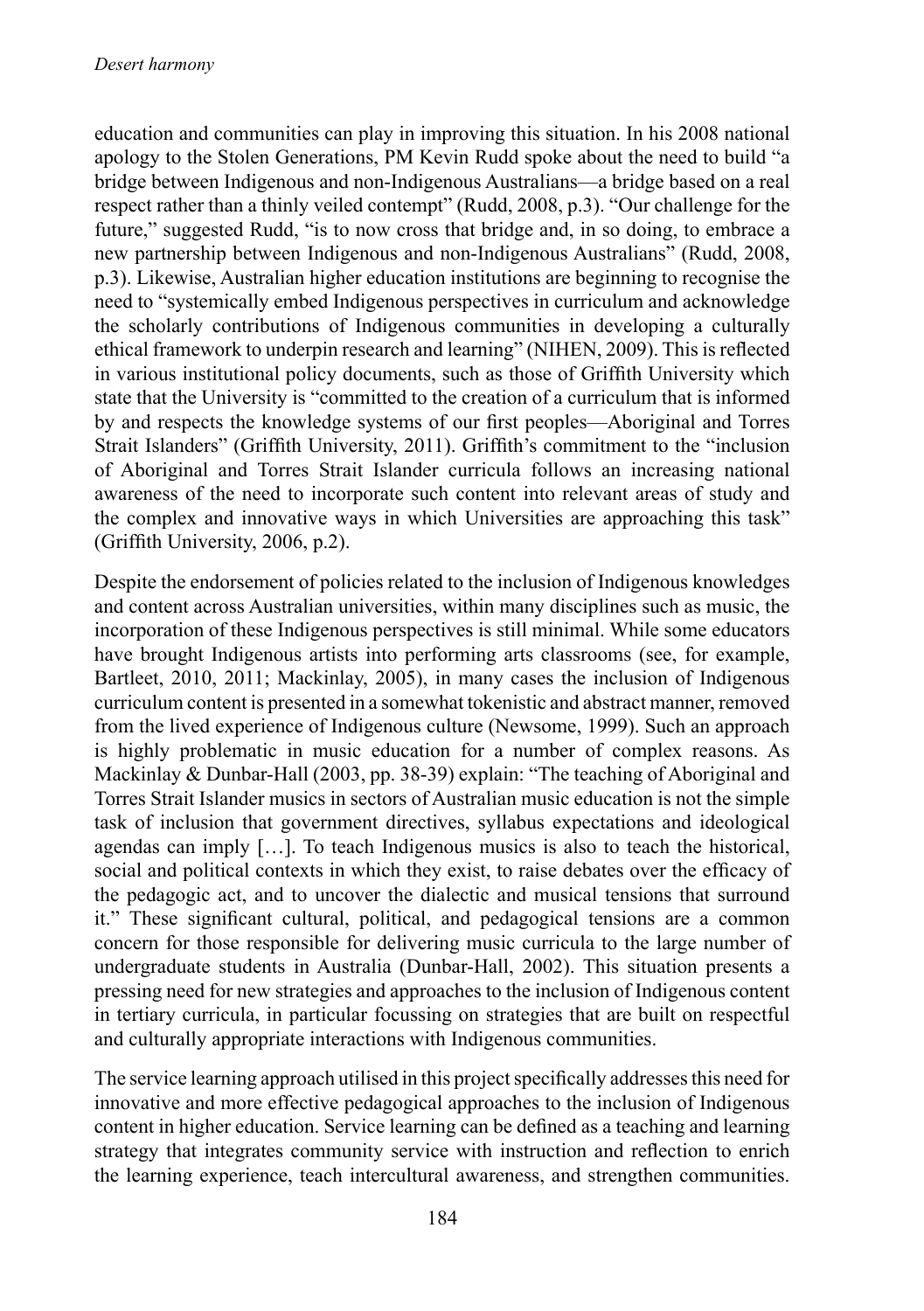Service learning steps outside of the traditional classroom to enable students to engage with real versus imagined subjects and, thus, learn about Indigenous culture through their own lived experience. Thus, such an approach not only supports Indigenous communities through projects of cultural significance to them, but also deepens the students' level of intercultural understanding.

In particular, our project has entailed students and staff travelling to Tennant Creek in two-week blocks to work alongside Indigenous artists and Elders on a range of community-led programs, such as recording and writing albums, documenting cultural activities, managing community festivals, staging and recording performances, building community arts infrastructure, and running school holiday programs. As we describe ion the opening section to this article, the project activities always differ from year to year, in response to community needs. Since 2009 the project has directly involved over 30 students across seven undergraduate programs (in popular music, music technology, applied theatre, film and education) via the university's Work Integrated Learning program. We have also developed a partnership with The University of Queensland and hosted students from the School of Music and Aboriginal and Torres Strait Islander Studies Unit. These students are recruited via their Head of Department at each university. Within Tennant Creek itself, the project has involved work with over 30 Indigenous artists and Elders and over 50 youth across a range of activities. While our project demonstrates a systematic approach to both coordination and implementation, it is also designed to be flexible and responsive to community needs. The project is offered in second semester each year, to accommodate the varied timing of different community events, requirements, and seasons, and to allow sufficient time for student recruitment, gaining community permissions and ensuring cultural protocols are in place. In order to maintain a continuity of relationships with our Indigenous colleagues, each year the project has been facilitated by both of us. As we are married, this close relationship carries with it skin names and relationships with community members, and this has had a positive effect on the connections they have begun to develop with Indigenous Elders and artists in Tennant Creek.

Such an approach builds on a considerable body of international literature demonstrating that service learning is particularly effective in: promoting community awareness among students (Easterling & Rudell, 1997; Forte, 1997); deepening students' "moral and civic values" (Chupp & Joseph, 2010, p.192); facilitating social problemsolving by meeting community needs (Boyer, 1994); expanding students' disciplinary knowledge (Swords & Kiely, 2010); enabling exposure to real-world contexts, leading to "better retention and application of course content" (Chupp & Joseph, 2010, p.192); and assisting students to develop intercultural competence and the ability to interact with various cultural groups (Flannery & Ward, 1999).

In the following reflection, student participant Cody demonstrates how a service learning approach offers these identifiable benefits as mentioned above, and in particular how such apparently discrete benefits are integrated holistically in students' lives: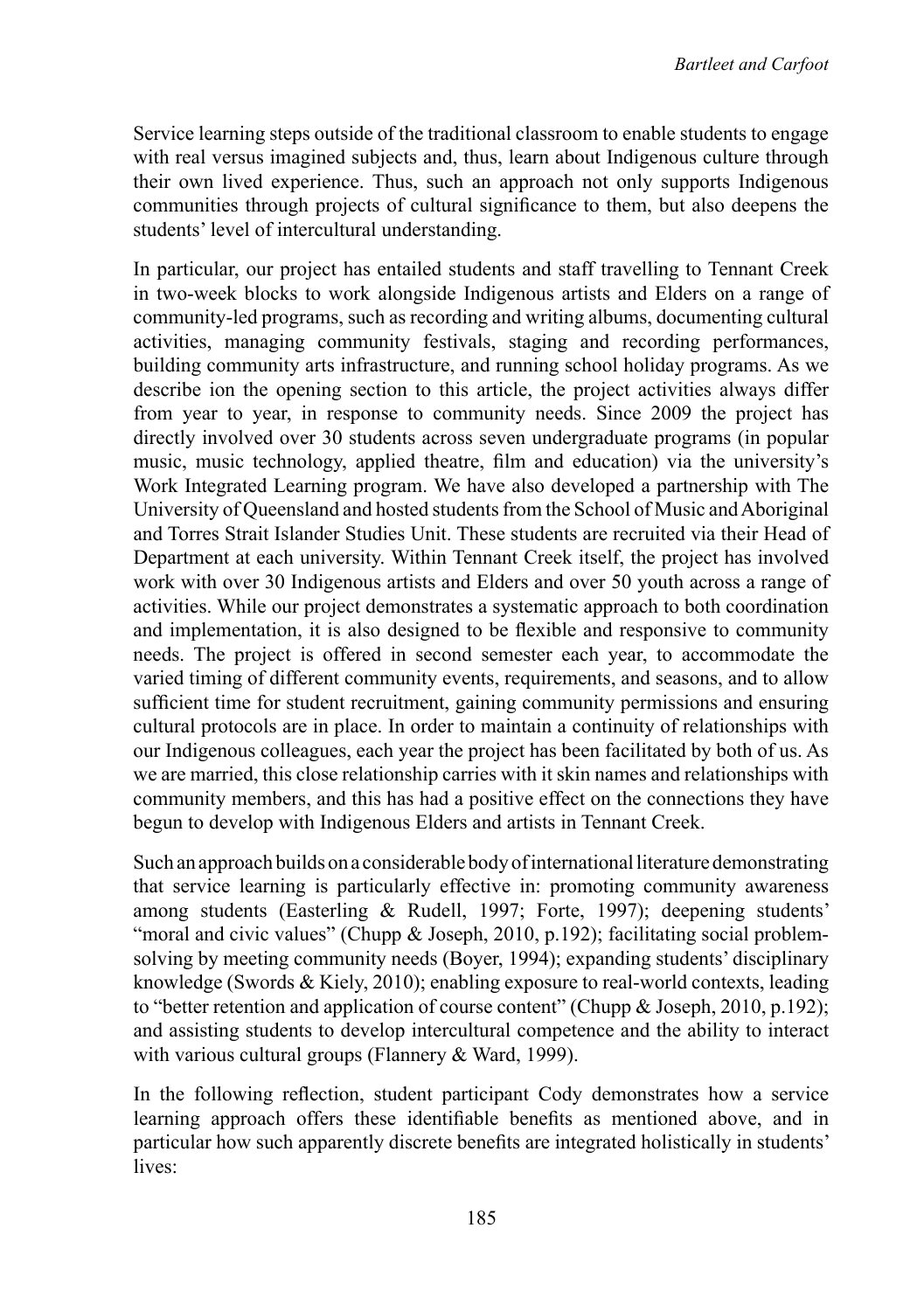I have grown so very much as a person. I could go as far as saying that I learnt just as much in 12 days in Tennant Creek as I have in 3 years of university. […] Tennant Creek is not just a place, it's a life changing experience, and everybody who has been there will say the same thing. [...] I went there thinking that the community would really learn from someone different coming into their community, but I left learning a lot more from them instead! […] Truly a once in a lifetime experience and something that I will carry with me for the rest of my life (Cody, reflective journal entry, 2010).

As this statement illustrates, Cody's experiences in Tennant Creek encouraged her to reflect critically on her own assumptions, specifically regarding the level of understanding that she had gained through formal tertiary education. Her revelation that she learned more from the community than the community learned from her illustrates a highly critical repositioning of her concept of community and Indigenous communities in particular; something that would be difficult to achieve without the lived experiences *in* community that are central to service learning.



#### **Figure 2. Queensland Conservatorium students at the Desert HarmonyFestival (2010).**

## **Developing students' understandings of Indigenous culture and communities**

Later that night we are sitting on the doorstep of our cabin at the local caravan park. We notice that our feet are still covered in red dust, and we take a moment to enjoy the sensation of dirty feet. Lazing around the cabin with our students, we start chatting about what we experienced tonight. "This was a performance for Indigenous people, by Indigenous people," says Cody. She takes a sip of her beer before continuing. "And that's where the pride and the respect for their culture really came in, you know?" Thinking back to the look in J. D.'s eyes, we agree. "I thought it was amazing," chimes in Michael. "How different tribes of different languages could communicate through song and dance. There was no sense of competition, or discrimination. They embraced, respected, and supported each other." We look at each other and smile, understanding how their perceptive comments are underpinned by a rich and embodied learning experience. As we grapple with the complexities of our own relationships to this community,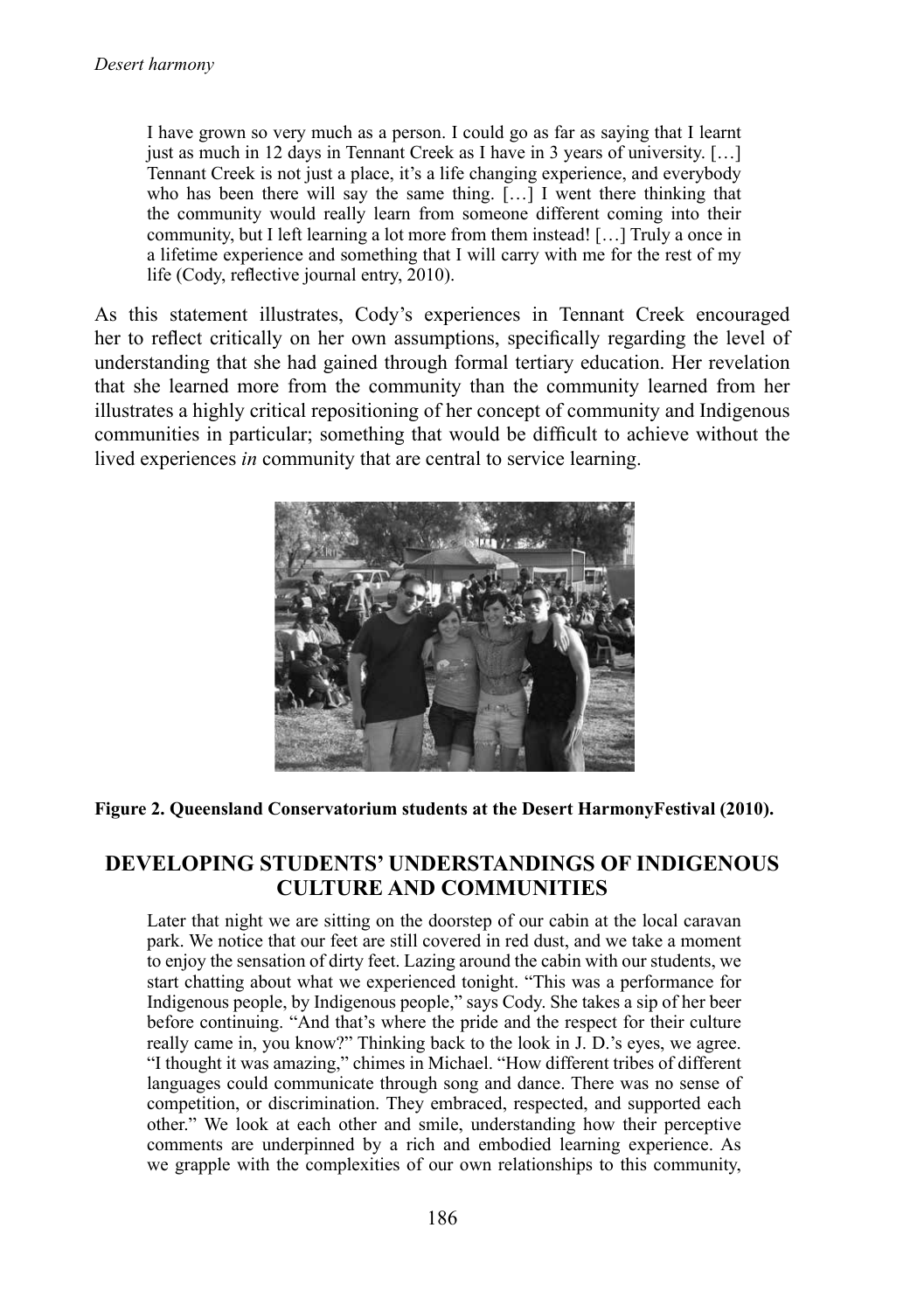we can take some comfort from the fact that these young musicians' lives have been transformed because of this event. Before they came on this trip they had never worked with an Indigenous musician or engaged with Indigenous music. After this performance and the two weeks of collaborations that preceded it, they have a new sense of understanding and appreciation for this culture. Gavin continues talking and drinking with the students, dissecting the many aspects of the experience, while Brydie tunes out from the discussions and looks out into the night. The silhouettes of small eucalyptus trees rustle in the breeze while images of painted up bodies and clouds of red dust flash through our minds. The sounds of clapping sticks ring in everyone's ears. Good performances are like this; they resonate through your mind and body long after the event. Knowing the power that these events have on us personally, we suspect this experience will filter in and out of our students' musical lives for a long time to come.

Through the project, our students quickly realised they were no longer in a taskoriented university classroom where assessment targets needed to be accomplished at the expense of all else. At first, some students grappled with this change of rhythm, finding it hard to reconcile the highly structured and goal-oriented nature of their prior university learning experiences with the ways of communicating and developing relationships within their new environment. As Adam reflects:

I had in the back of my head the fact that the week was quickly passing by and we hadn't made any moves to start recording. […] I insisted *some* kind of plan should be made if we wanted to achieve something. […] I knew we only had one morning to get through a lot of songs, so we worked quickly, grabbing good first or second takes and moving on (Adam, fieldwork diary, 2011).

The initial disjunct between the pace and rhythm of life and work forced students to prioritise relationship building over plans and schedules. As the project progressed with each visit, we noticed a change in the students'rhythm. We could see them come to realise the importance of showing respect, developing trust, sharing the load, and taking the time to build connections properly. One of the students, James reveals this understanding in his fieldwork diary:

At times it has felt like things have been moving quite slowly and we might not be achieving as much as was expected of us. However upon reflecting on our first week I have realised some of this slow-going has actually been a necessary and ideal way to settle in to the new environment, acclimatise and become familiar with who we are working with. We have begun to make a whole new series of contacts around town and actually built a very solid foundation from which to work off for the second week. I don't think it would have been advisable for us as guests in a new environment to begin in any other way. […] Taking the time to acclimatise and allow the people of Tennant Creek a chance to get to know us and feel comfortable with us in their town has been a very necessary aspect of this trip (James, fieldwork diary, 2009).

Michael also describes this experience of building a relationship with community and individuals:

The first couple of days I was here it seemed like, you know, everybody was a little bit standoffish. … But once we were here for a couple of days and stuff I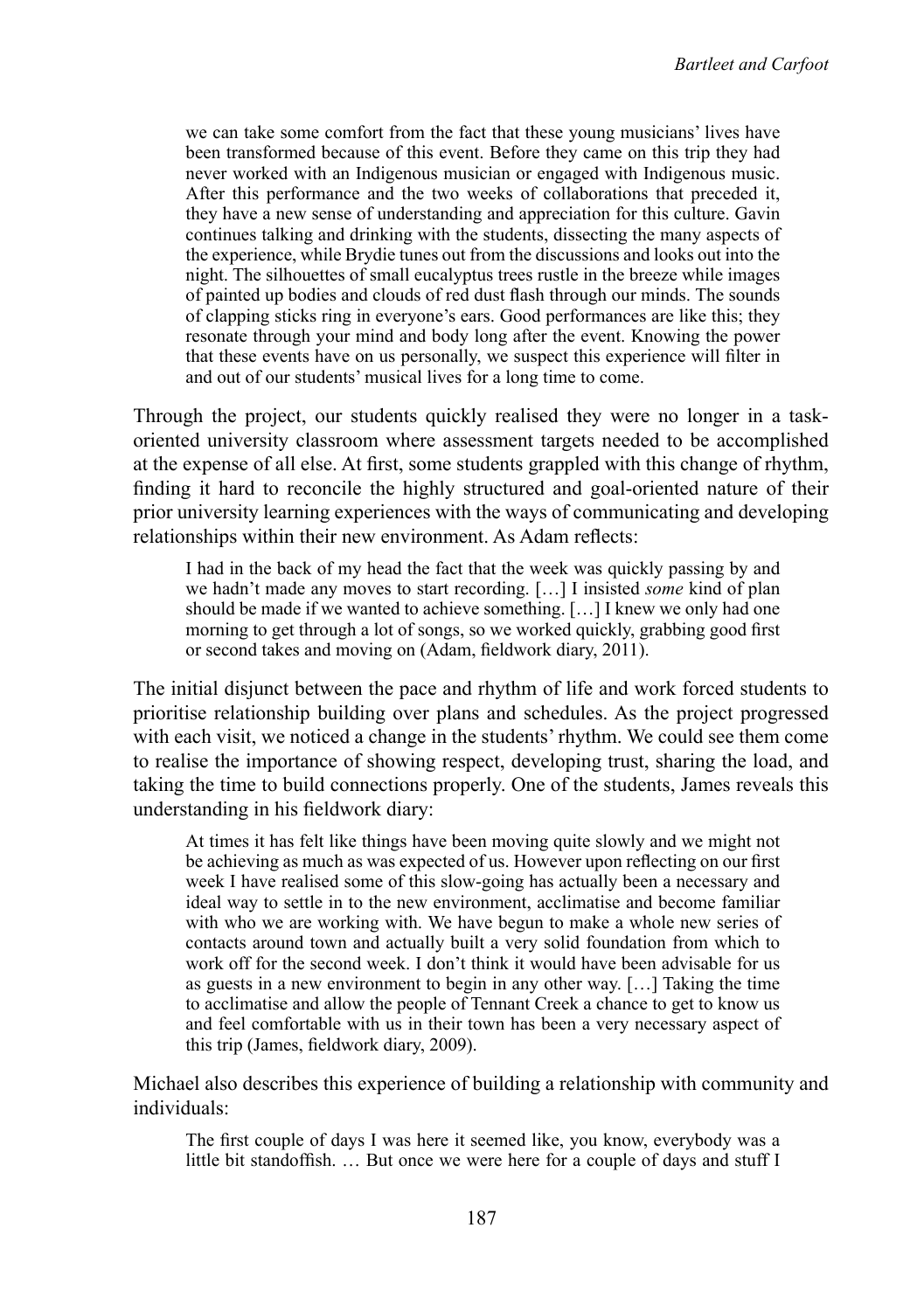would find, even just riding a bike around, people would start to say 'hi' to me, and I'd start to see people that you know I'd recognise. And so they definitely warm up to you quick. Angus, I've talked to Angus probably the most out of all of them. We both share a love for Zakk Wylde and his guitar playing, and so we had common grounds there (Michael, interview, 2010).

In many cases, it was through music and performance that students were able to build relationships with members of the community, and in turn develop pathways for learning about Indigenous culture. A shared knowledge and interest in rock guitar playing was a simple but important basis through which Michael and Angus could establish a personal relationship, and from which knowledge could be shared.

The initial jarring of different agendas is something that researchers and musicians working in other cross-cultural collaborations have often spoken about (Barney & Solomon, 2009; Haig-Brown, 2001; Mackinlay 2008; Selby, 2004; Somerville & Perkins, 2003). There seem to be no set ways of aligning these agendas. As Katelyn Barney and Lexine Solomon (2009) explain, it is something that needs to be continually negotiated (p.213). Each year we noticed this negotiation happening in small but significant ways, often through the shared interest in music and musical performance. Students would get up to jam with the musicians, and these jam sessions provided the initial personal introductions that would be important over the course of the entire trip. In an interview with one of the Winanjjikari musicians, Lester, he echoes this observation: "The guys came in and we just got up on the stage straight away and made music. We got together really quick. We all worked together and all the ideas came from each other, from all of us. We worked together as a team" (Lester Peterson, personal interview, July 2009). These interpersonal interactions were usually subtle and nuanced, involving little fanfare or explanation, but we could see that this relationship building and personal negotiation provided a powerful learning experience for students like Jeffrey:

It was an awesome experience getting to play and interact with them through music. It felt quite comfortable. […] Something I have noticed though there is not a lot of oral communication, which worried me a bit before coming. […] I really enjoy jamming with them and getting to know them musically. Sometimes, I felt while playing that there was no need for talking. We could all understand each other very clearly (Jeffrey, fieldwork diary, 2011).

As we watched the daily interactions at the Music Centre unfold with each trip, it became apparent that race was a spectre that could not be ignored. In the Centre, and indeed anywhere we travelled in town, our race was made visible to us. In her fieldwork diary, one of the students Rhiannon describes the foreign nature of this feeling: "It's just strange to think I'm still in my home country, it doesn't feel like it" (Rhiannon, fieldwork diary, June 2009). We could not hide aspects of our otherness and the difference of our faces, and even students like Mitch, Jeffrey and Sarah – who come from families with non-Anglo heritage – were forced to acknowledge their difference, and engage in personal reflection about aspects of race. As Indigenous student Sarah reflected: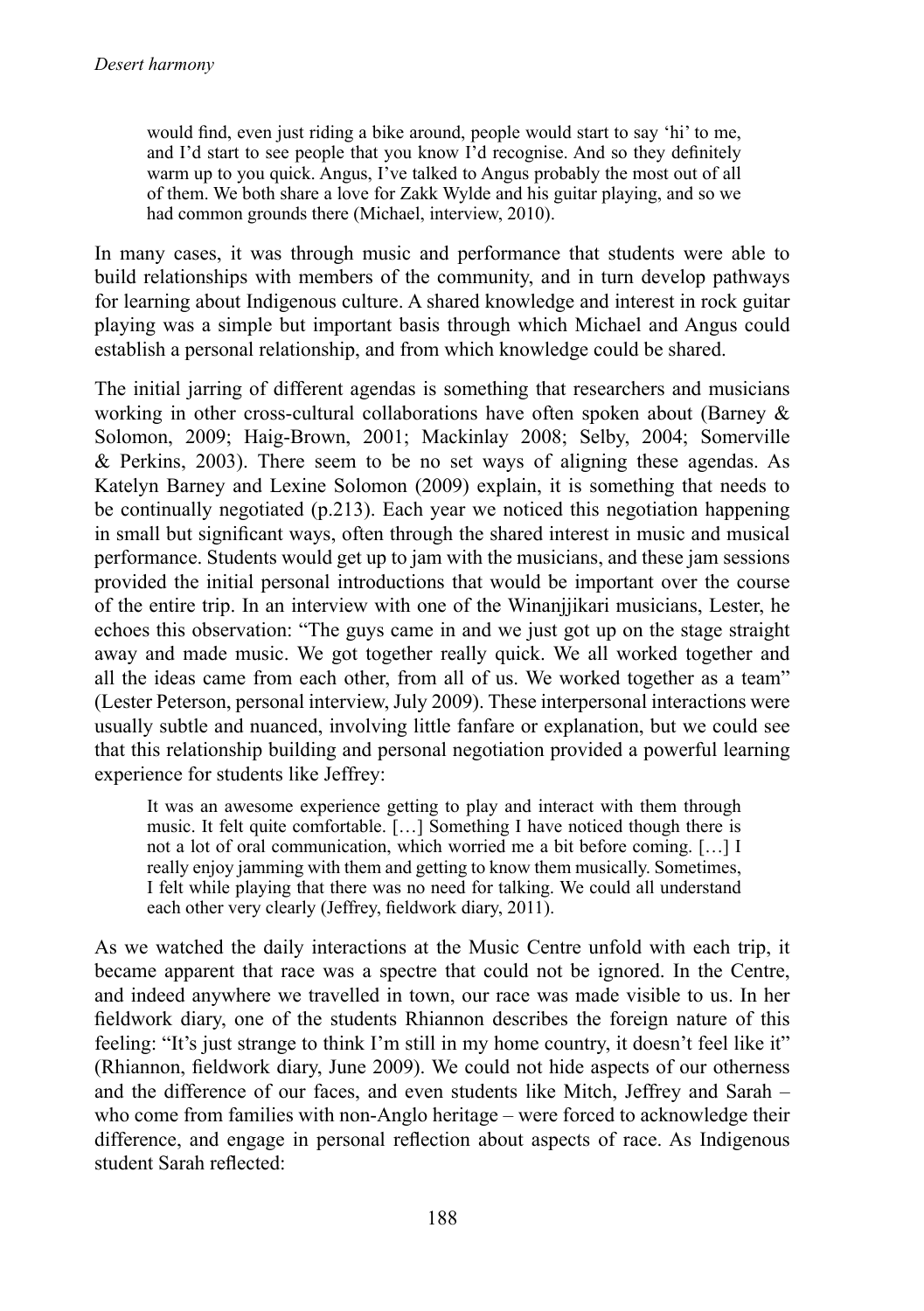After years of travelling in communities […] they're all so different. You've got to learn a whole bunch of different cultural protocols and behaviours [...] and the stories are different, everything's different, so the best you can be is fluid and flexible. […] Every country has its different character … I was prepared for that, but it's the shock. […] Firestick country is no place for a saltwater person (Sarah, interview, 2011).

In many respects, the students had become the Other. This resonates with the words of Giroux when he speaks about the social, political and cultural insights that come not from undertaking the "patronizing notion of understanding the Other," but rather understanding "how the self is implicated in the construction of Otherness" (Giroux, 1992, p.32). This acknowledgement of our racial subjectivities and how we are implicated in this construction of Otherness also meant that we could not possibly shy away fromthe complexities and devastation that colonisation has caused our Indigenous peoples. This was not lost on some of the students. As non-Indigenous student Lecia writes in her fieldwork diary at the beginning of the trip, Indigenous people "…were surviving fine and well before the whites came and either slaughtered them or led them in the so called, 'right direction.' It is our history that makes me wonder whether these people will even want us here or our help now" (Lecia, fieldwork diary, June 2009). In this setting, the acknowledgment of nuanced concepts and embodied experiences of race played a significant role in students' understanding of themselves and their Indigenous collaborators, as well as their ways of learning.

The students' cross-cultural experiences involved these deep feelings of otherness on the one hand, but also areas of connection, usually facilitated through collaborative music making. As native French speaker and international student Jeffrey reflected on his collaborative experiences:

It was like home. Like I was working with some friends back in Tahiti … I tried to read their faces, 'cause that's what we do in Tahiti anyway. Or even when we were playing – like oh, we're changing, we're going into the chorus - it's just with … an eyebrow [indicates with eyebrows]. … These guys are really good person [sic], and I think I'll always remember their faces when they get something done and they're happy with it (Jeffrey, interview, 2011).

The community service learning approach in this project aims to connect such reflections and experiences with critical theories of difference and diversity (for example, see Carrington & Saggers, 2008; DePalma, 2008). These approaches build on socio-cultural understandings of "whiteness" and other critical constructions of race to explore "alternative possibilities to the forces of colonisation" by recognising and reconceptualising categories which maintain borders (for example, Indigenous/ non-Indigenous) (Giroux, 1992), and questioning what is culturally appropriate in particular contexts at particular times (Moreton-Robinson, 2004; Nakata & Nakata, 2002; Tuhiwai Smith, 1999). Service learning is a pedagogical approach which steps outside the traditional classroom to enable such messy and complex intercultural experiences to occur. As in the case of this project, the learning and teaching activities often occurred in "space[s] no longer controlled by … conventions of Western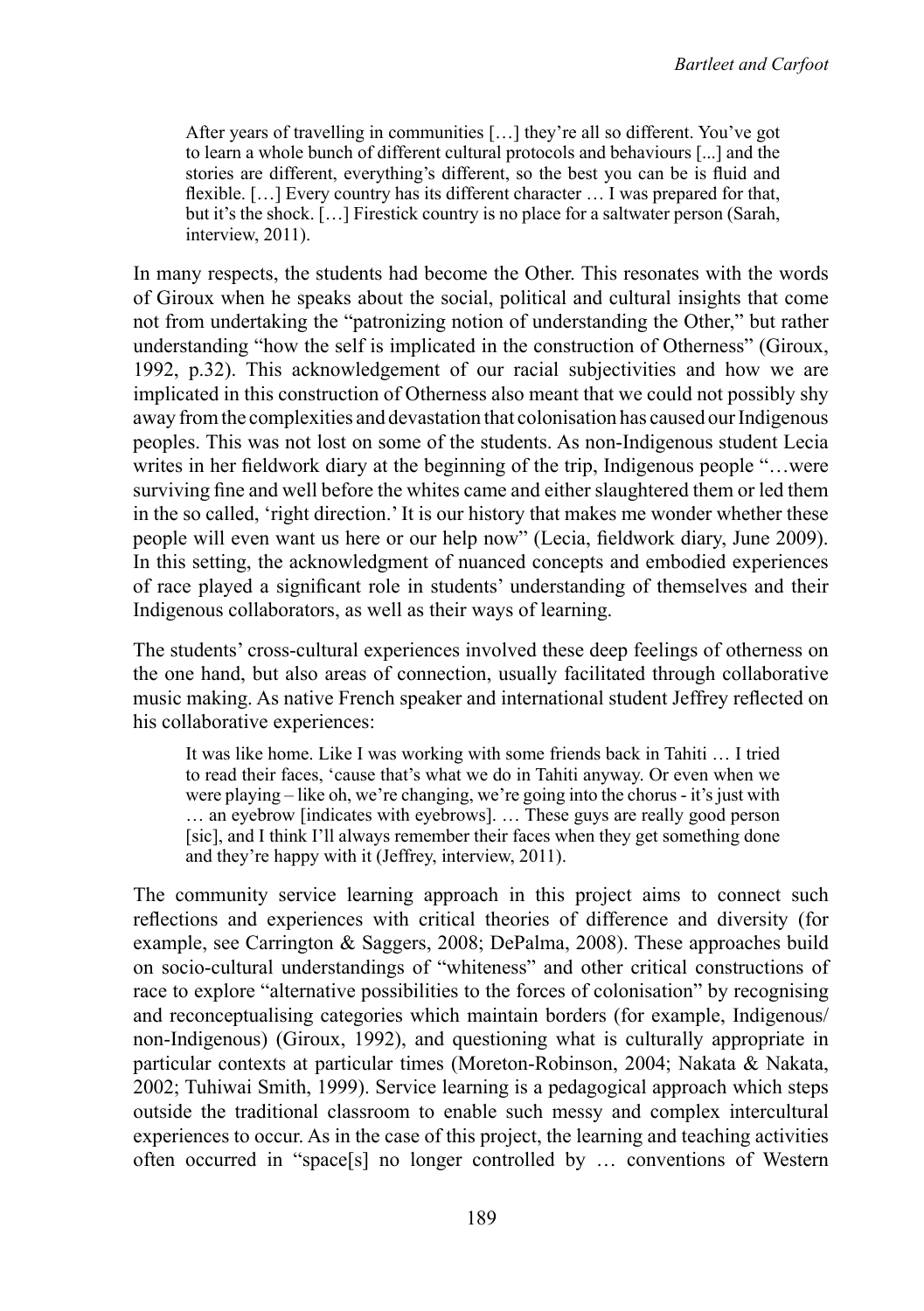academic discourse" (Mackinlay, 2008, p.258), enabling students to critically question the positioning of knowledge and learning practices within the University, academic discourse, and society more broadly. As student Josh said about his experiences with local Elder J.  $D<sup>T</sup>$ 

Back at home, I wouldn't necessarily go and work with somebody's grandfather or grandmother just to learn what they know. But here that's the way you learn, you go to the people who know best … I was very lucky to write and be able to have some insight into their world of music. … Songwriting with J. D. was very interesting, 'cause you had to do something that he didn't like for him to tell you. You just worked and worked and worked, and as soon as you took the wrong turn he was like 'nuh, let's go back this way'… Actually, letting something go wrong is the best way to learn the right way I think, and … I learnt that … more this week than I have working with other people (Josh, interview, 2011).

As Josh's comment alludes, the most powerful and important part of this learning process comes from the intersection between relationship building and shared music making. In the creative experimentation and song writing process that J. D. and Josh embarked on, a space was created for these relationships to deepen and for the exchange of cultural knowledge. In this space, Josh noticed a marked contrast to the models of knowledge exchange and learning that he has become accustomed to through tertiary music education and Western learning contexts in general. This learning process echoes the understanding articulated by Mackinlay (2008):

One of the most powerfully transformative teaching and learning resources about Indigenous Australian performance practice that we all have at our fingertips is not something we will find in a book on the library shelf, in an article published by a 'white expert' (such as myself), or on an internet website. Rather, it rests in the multi-faceted potential of 'relationship' as a teaching and learning approach to Indigenous Australian musics (p. 4).



**Figure 3. Gavin Carfoot, QCGU students (Sophie and Jeff) with renowned musician Warren H Williams (2012)**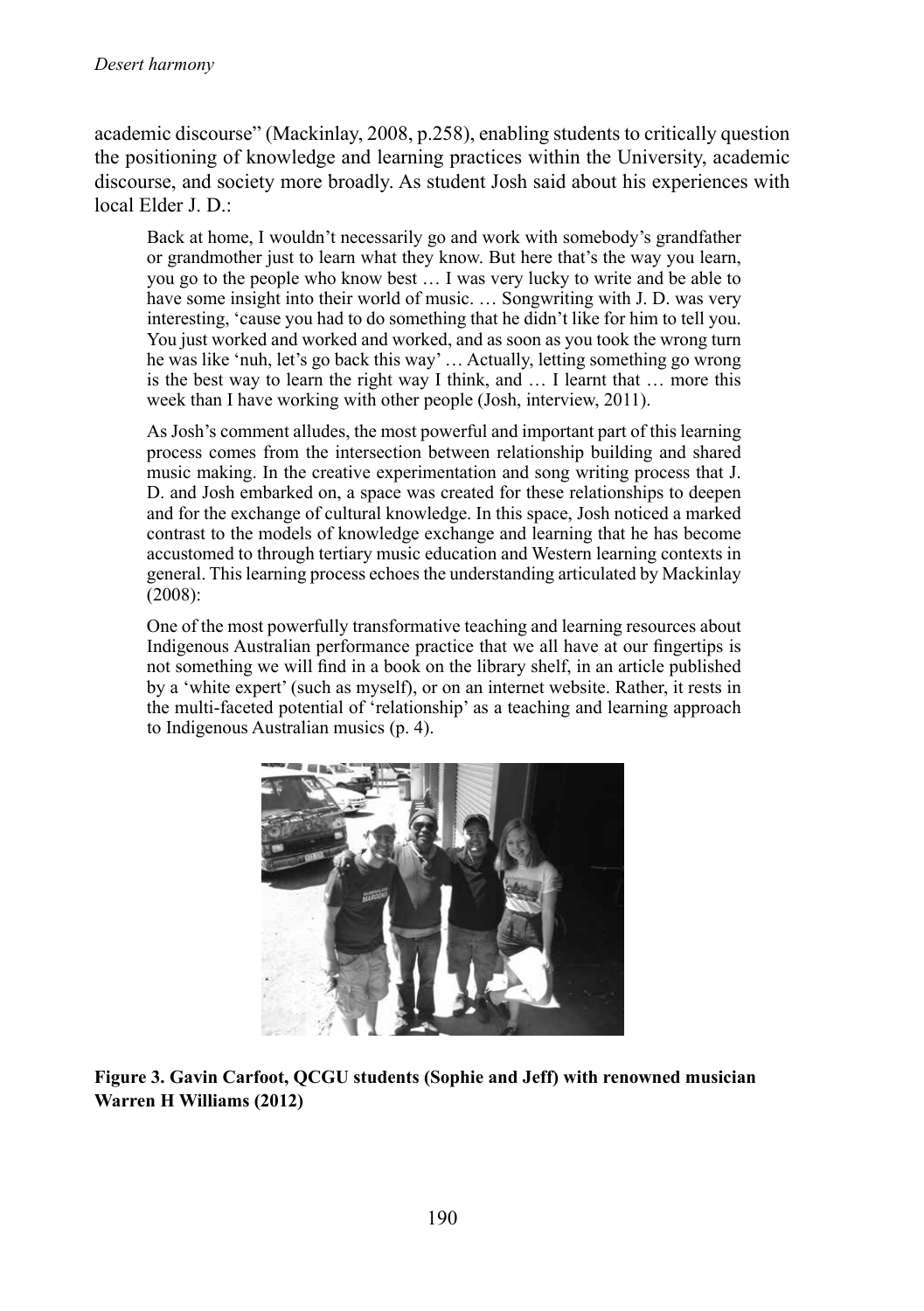#### **Communicating the experience**

The early morning sun dances between the trees on the horizon as we travel the road south to Alice Springs. Gavin looks up from the speedo to the long road ahead, while Brydie rests the video camera on the edge of the car window, trying to capture this magical moment. A dramatic landscape of desert plains unfolds before us. It is mesmerising. After pressing stop on the camera, Brydie turns towards Gavin and says, "I think I've just got our closing credits footage." He smiles, keeping his eyes on the road. As we look back over the scene, we talk about how we are going to craft and contextualise the story of this experience. We have decided to use the medium of a digital story. This approach seems like it will give us the freedom to tell our story in a way that is evocative of the creative and embodied experience from which it came. We've asked the students to do the same.

A week after our long journey to Alice Springs and flight back home, we begin working on our digital story. As we sit in our Brisbane studio staring at our two Mac screens, the sounds and images of our trip come flooding back. Everything seems to take on a new dimension when viewed on a monitor, so far from the desert country where it was captured. After watching and listening to everything we have, Gavin suggests, "why don't we create a bit of a narrative structure?" Brydie thinks about it for a moment. "You mean with scenes and key themes?" she asks. "Yeah," he replies, "so we've got something to plug the images and music tracks into." Brydie agrees, reaching for a notepad to scribble down our ideas. After crafting a structure that has a logical flow with crescendos and cadence points, we go over our footage again, trying to find moments that evoke the magic of it all. It's at this point that the limitations of what we have dawn on us. "So many of the interactions aren't captured in this footage, are they?" Brydie observes. "Well," Gavin replies, "it just wasn't culturally appropriate to stick a camera in people's faces then." Reflecting on the cultural politics of our work, this seems like an important point. We realise that we can never capture or recreate those moments, and as musicians we're very sensitive to this limitation because of the temporal nature of our work. However, we do strive to create something new that explains the meaning and significance of these experiences for us. After we have a skeleton story in place, we then choose the music for our opening credits, "Rain Dancer" by J. D. and The Tableland Drifters. J. D's husky voice plays back again and again as we painstakingly edit footage to accompany it. Whether by some miraculous coincidence or something else, it begins to rain outside. Brisbane hasn't seen rain in months. The smell reminds us of the desert rains we experienced just a week ago. "Do you think J. D.'s song had anything to do with it?" Brydie asks, half smiling. Gavin's expression shows he was thinking the same thing.

 A couple of months later, we decide to showcase these stories in a performance of a different kind. Only a small number of students are fortunate enough to join us on this trip, so we're mindful that we need to share these stories with the broader community back home. As we wait in the Boardroom of the Conservatorium for a different crowd to gather, we are struck by the way in which that breath-taking performance we experienced in the desert has inspired this. The Boardroom lights are dimmed, revealing a large screen playing video footage from our desert tales. Taking turns, we introduce our stories and play them one after the other. The students' stories present recurrent themes of cross-cultural understandings, transformative learning, and reflections about the borrowed bicycles that the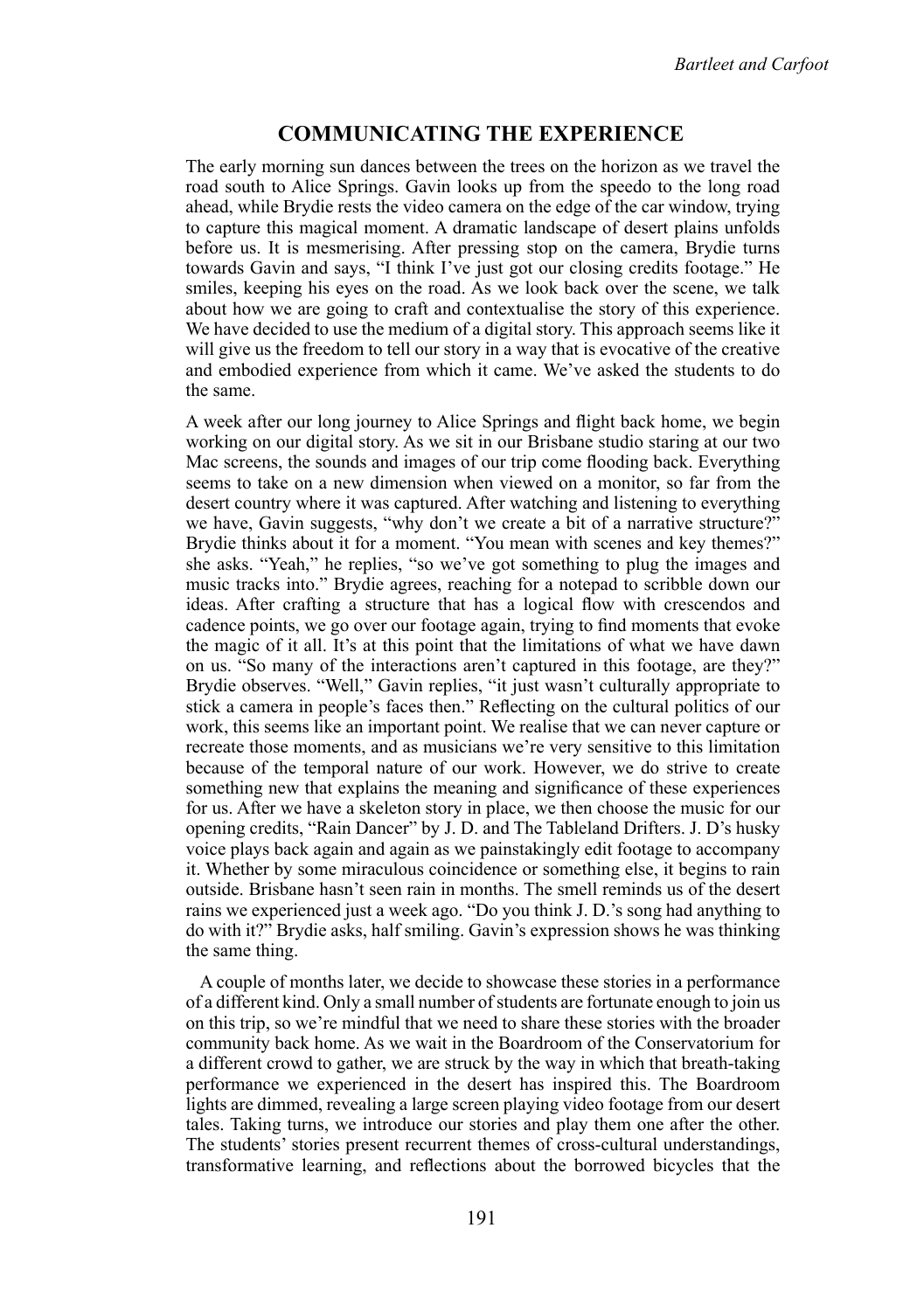students had become attached to in Tennant Creek. Despite the recurring themes, each story uniquely reflects the personal and creative voice of its teller. The room is abuzz with excitement at the end of our screening; it seems as though the stories have evoked some of that desert magic tonight. However, that evocation leaves us feeling uneasy again. As we turn off the Boardroom lights, close the door and walk away at the end of the showcase, we are left wondering about the best ways to acknowledge the relationships and dynamics of our creative contexts and processes.

During each annual showcase of these digital stories, we observed how these narratives touched viewers and moved them to think about Indigenous culture in new ways. The stories also played an important role in encouraging a continued commitment and investment in the project from the Indigenous artists involved. With the permission of our collaborators, we have also made these stories available on YouTube (see www. youtube.com/user/desertmusicstories), and these have become a useful advocacy tool for their work. Whilst there have not been any specific conflicts that have arisen in the dissemination of these stories, some critical tensions are inherent in this act of representing Indigenous culture through personal narratives, and this still remains an important critique of the use of digital stories as a communication medium. We are very mindful that the images and sounds we have used are deeply symbolic and significant to our Indigenous collaborators, and we're mindful we need to tread carefully with how we use them. We have shared our digital stories with them, and they are very happy for us to present the videos publically. However, we are still left to question the politics and tensions that arise in this performative act of sharing. They are our stories told from the lens of our personal experiences, but they are intertwined with important relationships with others. In a creative medium like music, these issues can sometimes get lost or glossed over. We can recall countless times that composers of Western Art Music have spoken about their appropriation of non-Western music and culture, and we feel uncomfortable with the cultural politics inherent in many of those practices.

We are keenly aware of the need to maintain strong relationships with our Indigenous collaborators not only during the project, but also as we share these stories with the broader community, to ensure that we adhere to appropriate cultural protocols and keep community interests at the forefront of our work. We all too aware that the communication of these stories can sometimes inadvertently become "colonised" by Western ways of learning and teaching and conducting research. As such we are cognisant of the need to maintain close relationships with our Indigenous collaborators in each community, following their lead on the ways in which we negotiate the service learning project's design and communication methods.

# **Conclusion**

As we have suggested in this article, community service learning is a useful means of enabling students to engage with *real* versus *imagined* subjects (Tamisari, 2006, p. 276), and to experience ideology in their own lived experience. In recent years, the service learning approach has also been recognised not just for its benefits for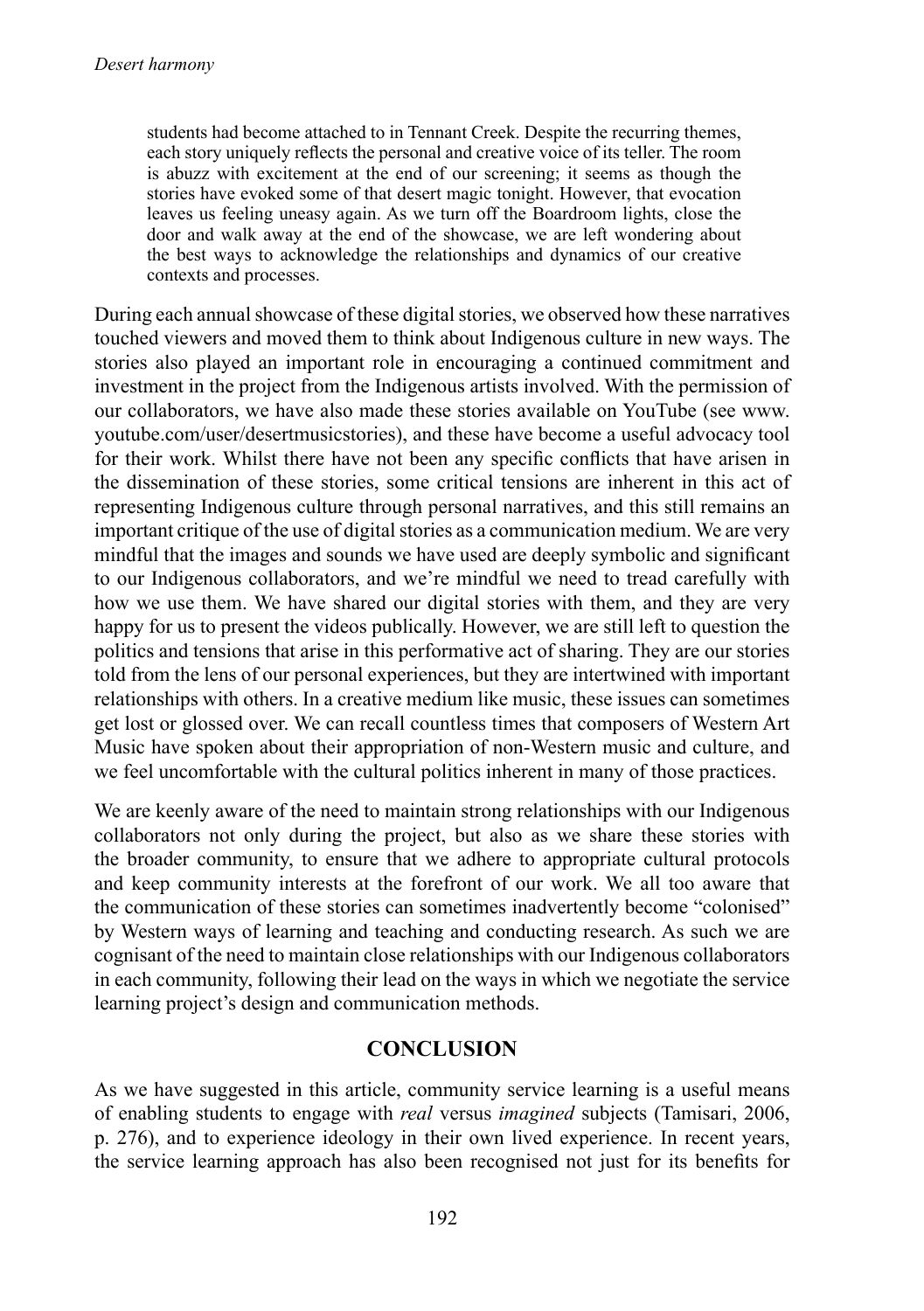learning and teaching within the university context, but also for its ability to contribute towards significant social change agendas (for example, Clayton, Bringle, Senor, Huq, & Morrison, 2010; Carrington & Saggers, 2008). This is echoed in one of the students, Mitch's reflections:

In learning about other people's culture and musical styles, I felt I learnt more about my own […]. I saw great value in the cultural exchange that took place, and realised that as an urban Australian, I really knew nothing about indigenous culture. I am grateful that I was given the opportunity to take part in such an amazing experience. […] Culturally, I will be able to take a lot of knowledge back home about the indigenous community, that I otherwise wouldn't have learnt had it not been for this trip (Mitch, reflective journal entry, 2010).

Such a comment shows how this pedagogical framework can encourage "more equitable and mutually beneficial relationships between students and community members" (Chupp & Joseph, 2010). Moreover, it demonstrates that when "universities give very high priority to actively solving strategic, real world, problems" such as intercultural relationship building with communities, "a much greater likelihood exists that they will significantly advance citizenship, social justice and the public good" (Burkhardt & Hudson, 2008, p.91). Having said this, in our project we have been mindful to not only focus on the benefits of this work for students, but also for the Tennant Creek community. As Indigenous artist Lynette explains:

Everything that I hope the students have learnt and the people have learnt is that it's a two-way process. I think that the musicians here have engaged with the Conservatorium students in a way that they've never engaged with other people before, other musicians, because the Conservatorium students are so open to new ideas and very good at what they do. To us they're the crème de la crème of where they've come from. And they've come to work with us. So I think we've both learnt a lot from each other. You know, I don't want them to go. (Personal interview, 2009)

These community benefits are also mentioned by Alan Murn, Executive Officer of Barkly Regional Arts in Tennant Creek:

It's always an illuminating exercise for us out here to view Barkly Arts and Winanjjikari Music Centre activities, programs, initiatives and conditions through fresh eyes and from the moment I gathered you all up at AS airport and banged up the road 500 km to our country, to the last morning when you were poured exhausted onto the Greyhound at 3am I used your immersion into our zone as a touchstone, a gauge, another window to view ourselves. What I did see immediately is that we were throwing everything at you from day one and demanding of you high levels of resilience, innovation, tolerance, acclimatization, cross-cultural understanding and stamina. Your immersion here has had many dimensions, as does our work here, as does each day, and as each day played out with a new major drama you infused it into your experience and gave back to us an energy and understanding of immeasurable importance (Reflections on the project, 2010).

Such comments point towards the potential for community service learning programs to foster meaningful collaborations between universities and Indigenous communities.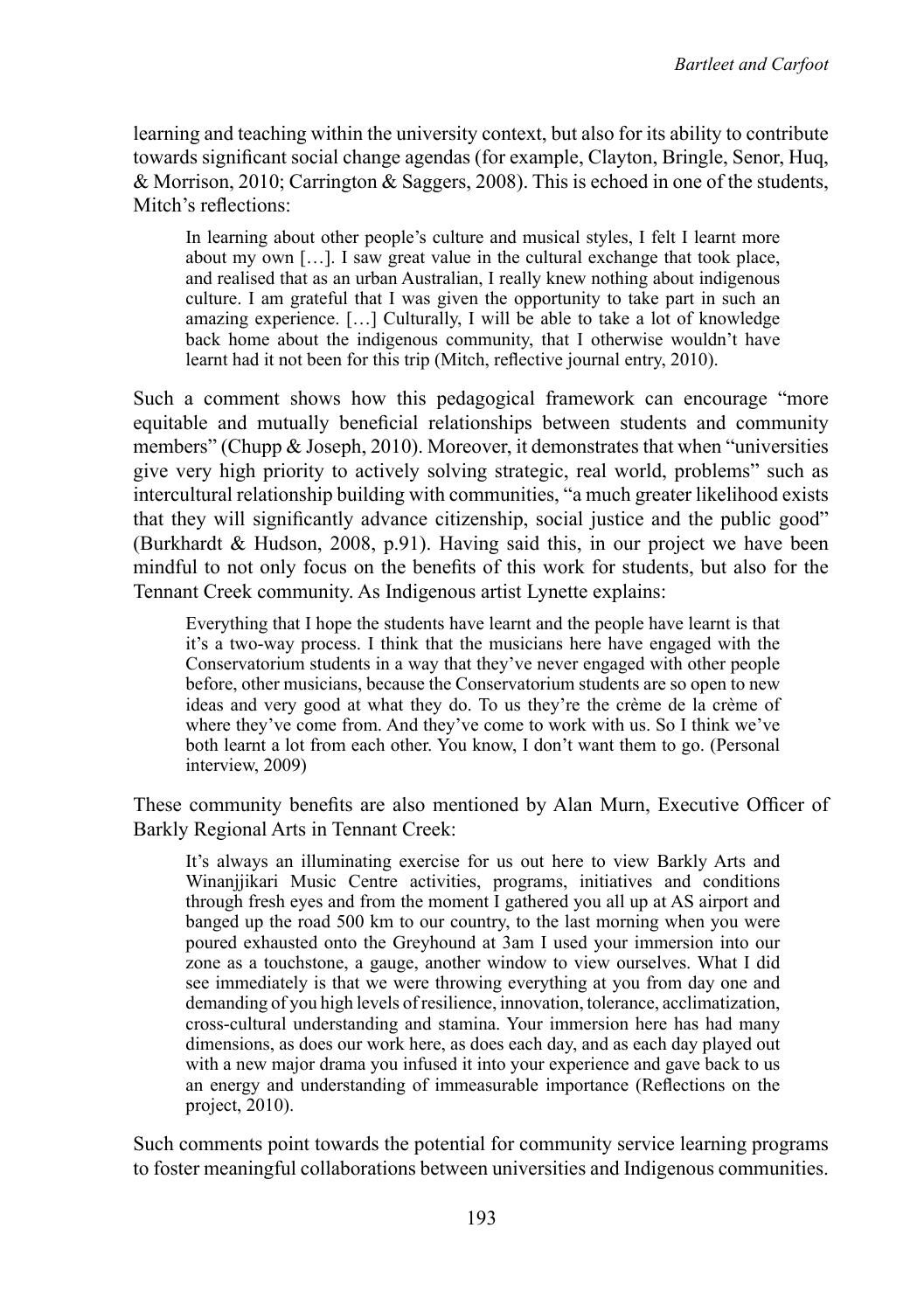For both Lynette and Alan, working with students on this service learning project has been premised on a sense of mutual learning and collaboration, an exchange of creative ideas, openness and intercultural understanding. As we have attempted to show in this article, the way that these partnerships have been developed can assist communities with activities such as cultural maintenance, and provide students with life changing personal experiences that significantly deepen their understandings of Indigenous culture.

## **Acknowledgements**

Support for this project has been provided by the Australian Government's Office for Learning and Teaching. The views expressed in this paper do not necessarily reflect the views of the Australian Government Office for Learning and Teaching. We would also like to thank our collaborators at Winanjjikari Music Centre and Barkly Regional Arts for welcoming us into their community, along with the Queensland Conservatorium Research Centre for funding the 3-year pilot project and making this research possible.

## **References**

- Barney, K., & Solomon, L. (2009). Looking into the trochus shell: Autoethnographic reflections on a cross-cultural collaborative music research project. In B. L. Bartleet & C. Ellis (Eds.), *Music autoethnographies: Making autoethnography sing/making music personal* (pp. 208-224). Brisbane: Australian Academic Press.
- Bartleet, B. L. (2011). Stories of reconciliation: Building cross-cultural collaborations between Indigenous musicians and undergraduate music students in Tennant Creek. *Australian Journal of Music Education. Special Issue: Indigenous Issues in Music Education*. Special E-Issue.
- Bartleet, B. L. (2010, January). From the classroom to the bush: Fostering cross-cultural collaborations between Indigenous musicians and undergraduate students*. CDIME Conference,* Sydney.
- Boyer, E. L. (1994). Creating the new American college. *Chronicle of Higher Education, 40*(27), A48.
- Brody, S. M., & Wright, S.C. (2004). Expanding the self through service-learning. *Michigan Journal of Community Service Learning*, Fall, 14-24.
- Burkhardt, J. C., & Hudson, E. (2008). Review essay: Why community matters: Connecting education with civic life (Longo). *Michigan Journal of Community Service Learning*, Spring, 88-91.
- Carrington, S. B., & Saggers, B. (2008). Service-learning informing the development of an inclusive ethical framework for beginning teachers. *Teaching and Teacher Education, 24*(3), 795-806.
- Chupp, M. G., & Joseph, M.L. (2010). Getting the most out of service learning: Maximizing student, university and community impact. *Journal of Community Practice,* 18(2), 190-212.
- Clayton, P. H., Bringle, R.G., Senor, B., Huq, J., & Morrison, M. (2010). Differentiating and assessing relationships in service-learning and civic engagement: Exploitative, transactional, or transformational. *Michigan Journal of Community Service Learning*, Spring, 5-22.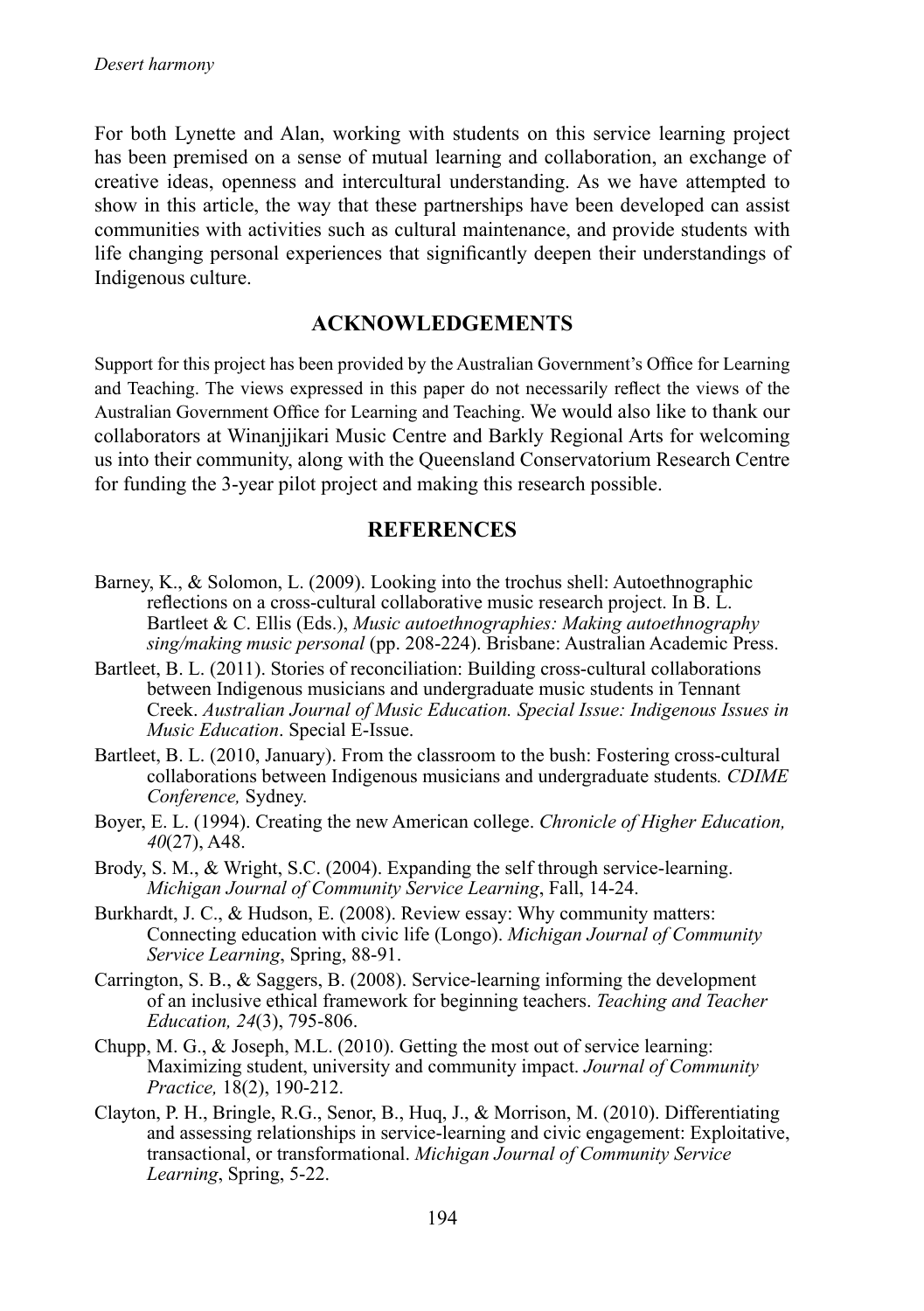- DePalma, R. (2008). The voice of every Black person? Bringing authentic minority voices into the multicultural dialogue. *Teaching and Teacher Education, 24*(3), 767-778.
- Desert Music Stories. (2013). www.youtube.com/user/desertmusicstories
- Dorado, S., & Giles Jr., D.E. (2004). Service-learning partnerships: Paths of engagement. *Michigan Journal of Community Service Learning*, Fall, 25-37.
- Dunbar-Hall, P. (2002). Politics or music? Australian music educators' attitudes to the teaching of Aboriginal and Torres Strait Islander musics. *Australian Journal of Music Education, 1*, 6-15.
- Easterling, D., & Rudell, F. (1997). Rationale, benefits, and methods of service-learning in marketing education. *Journal of Education for Business, 73*, 58-61.
- Elliott, D. (1996). Consciousness, culture and curriculum. *International Journal of Music Education, 28*(1), 1-15.
- Emmanuel, D. T. (2005). The effects of a music education immersion internship in a culturally diverse setting on the beliefs and attitudes of pre-service music teachers. *International Journal of Music Education, 23*(1), 49-62.
- Flannery, D., & Ward, K. (1999). Service learning: A vehicle for developing cultural competence in health education. *American Journal of Health Education, 23*(5), 323-331.
- Forte, J. A. (1997). Calling students to serve the homeless: A project to promote altruism and community service. *Journal of Social Work Education, 33*(1), 151-166.
- Giroux, H. (1992). Post-colonial ruptures and democratic possibilities: Multiculturalism as anti-racist pedagogy. *Cultural Critique*, 21(Spring), 5-39.
- Griffith University. (2011). *Aboriginal and Torres Strait Islander: First Peoples.*
- Griffith University. (2006). *Definition of Aboriginal and Torres Strait Islander course content*.
- Haig-Brown, C. (2001). Continuing collaborative knowledge production: Knowing when, where, how and why. *Journal of Intercultural Studies*, *22* (1), 19-32.
- Mackinlay, E. (2008). Making space as white music educators for Indigenous Australian holders of song. *Australian Journal of Music Education, 1*, 2-6.
- Mackinlay, E. (2005) Moving and dancing towards decolonisation in education: An example from an Indigenous Australian performance classroom. *Australian Journal of Indigenous Education, 34*, 113-122.
- Mackinlay, E., & Dunbar-Hall, P. (2003). Historical and dialectical perspectives on the teaching of Aboriginal and Torres Strait Islander musics in the Australian education system. *Australian Journal of Indigenous Education, 32*, 29-40.
- Moreton-Robinson, A. (Ed.). (2004). *Whitening race: Essays in social and cultural criticism in Australia.* Canberra: Aboriginal Studies Press.
- Nakata, M. & Nakata, V. (2002). Changing Indigenous perspectives across the curriculum. In Mary Kalantzis, Gella Varnava-Skoura & Bill Cope (Eds.) *Learning for the future: New worlds, new literacies, new learning, new people*, (pp. 145-154). Altona: Common Ground Publishing.
- NIHEN National Indigenous Higher Education Network (Australia). (2009). *Report to members of the United Nations Permanent Forum on Indigenous Issues.* Eighth Session, UN Headquarters, New York